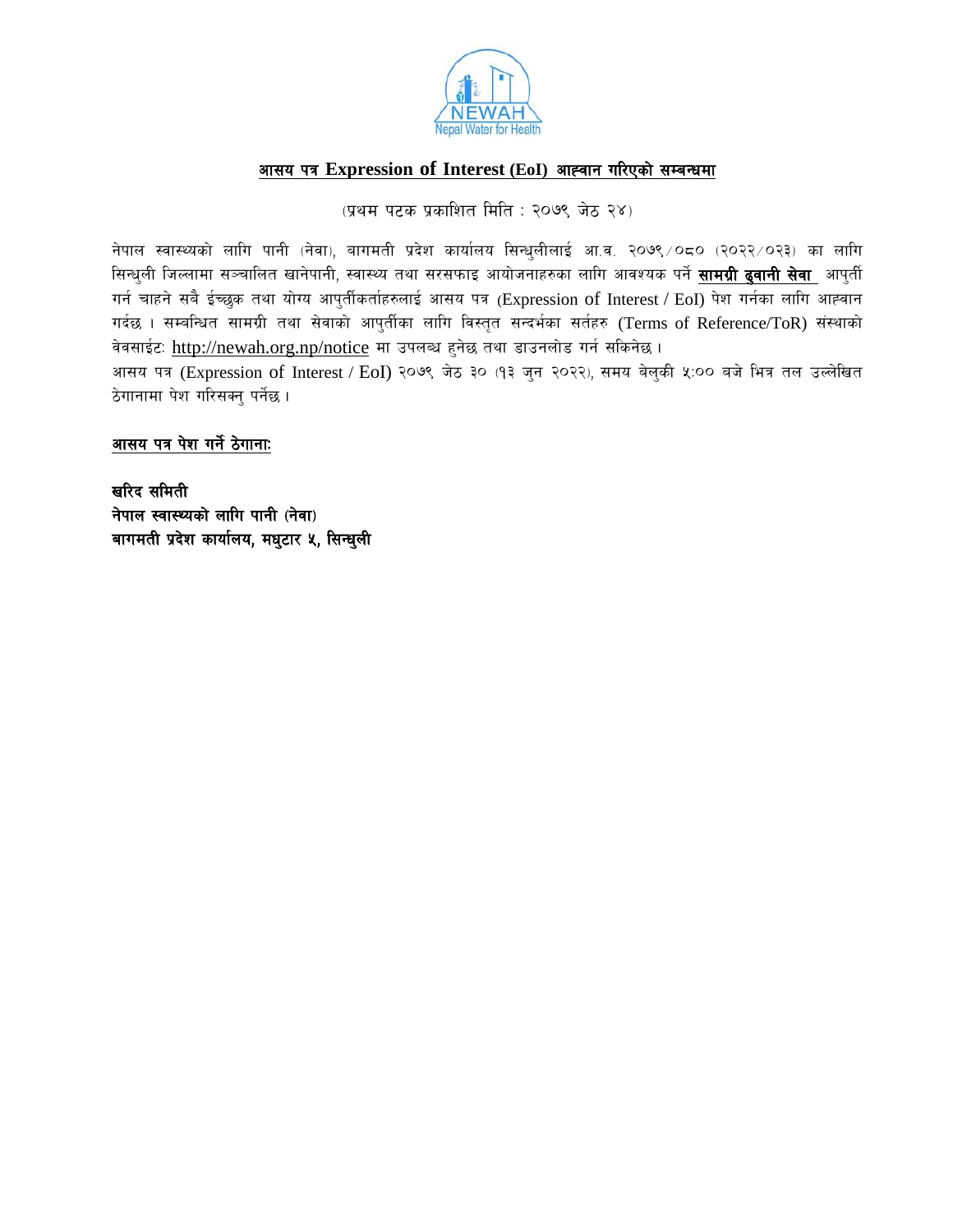#### **Terms of References (ToR)**

# Call for Expression of Interest (EoI) for the supply and services of Materials (सामग्री तथा सेवा खरिद सम्बन्धमा आसयपत्र पेश गर्ने बारे)

### १.भूमिकाः

नेपाल स्वास्थ्यको लागि पानी (नेवा) नेपालको एक राष्ट्रिय गैर सरकारी संस्था(NGO) हो जसले स्वच्छ पिउने पानी, सरसफाइ तथा स्वच्छताको प्रवर्धनका लागि कार्य गरिरहेको छ। १९९२ मा यसको स्थापना भए देखि नेवाले देशका ५१ जिल्लामा कार्यरत रही लगभग एक्काईसलाख अर्थात कुल जनसंख्याको ७% जनसंख्यालाई लिंङ्ग, जात, जनजाती तथा वर्गको विभेद नगरि सुरक्षित खानेपानी, स्वास्थ्यशिक्षा तथा आधारभूत सरसफाइ सुविधामा पहुंच तथा सेवा पु-याइरहेको छ।

नेवा बागमती प्रदेश कार्यालय, सिन्धुलीद्वारा सिन्धुली जिल्लाका ग्रामिण क्षेत्रहरुमा सञ्चालित खानेपानी, स्वास्थ्य तथा सरसफाइ आयोजनाहरुका लागि आवश्यक सामग्रीहरु ढुवानी गर्न तथा अन्य सामग्री आपूर्ती गर्नकालागि सम्भावित तथा योग्य आपूर्तिकर्ताहरु छनौट गरि सामग्री ढ्वानी तथा आपूर्ति गराउन् रहेकोछ ।

### २, उद्देश्यः

यस ToR (सान्दर्भिक सर्तहरु) को उद्देश्य सम्भावित तथा योग्य आपूर्तिकर्ताहरुबाट खानेपानी, स्वास्थ्य तथा सरसफाइ कार्यमा आवश्यक ढुवानी सेवा तथा सामग्री आपूर्ति गर्न पाउं भनि EOI (आसयपत्र) समावेश गराउनु रहनेछ । नेवाको खरीद प्रक्रिया नीति बमोजिम छनौट भएका योग्य आपुर्तिकर्तालाई मात्र ततपश्चातको प्रक्रियामा समावेश गराइनेछ ।

#### ३, कार्य क्षेत्र/विवरण:

नेवाद्वारा सञ्चालित आयोजनाहरुकालागि नेवाले निर्धारण गरेको आवश्यक गन्तव्य सम्मको ढवानी तथा आवश्यक नाप नक्सा, मापदन्ड तथा परिमाण अनुसारका सामग्री तथा सेवाहरु सम्भावित तथा योग्य आपूर्तिकर्ताहरुबाट तपसिलमा उल्लेखित वर्गीकरण गरिएका सेवा तथा सामग्रीहरुको आपर्तिकालागि EOI (आसयपत्र) पेश गर्नु पर्नेछ ।

#### ४.आवश्यक सेवा तथा सामग्रीहरुः

#### ४.१, सामग्री ढुवानी सेवा (Material Transportation Service)

#### ५).आसयपत्र (Eol) का लागि आवश्यक कागजात तथा शर्तहरु:

- आवेदनपत्र, साथमा सम्बन्धित फर्मको विस्तृत विवरण ( मुख्य ब्यवसाय आपूर्ति कार्यसंग सम्वन्धित रही विगत **३** वर्षको  $\bullet$ सेवाग्राही सुची तथा सो संगको कारोबार विवरण) साथै सामग्री तथा सेवाको कार्य गर्न पाउने इजाजतपत्र (Company Registration).
- आसयपत्र संग सम्बन्धित कार्यमा विगत २ वर्षको अनुभव भएको तथा २ वटा फरक सेवाग्राहीबाट कार्य अनुभवको  $\bullet$ सिफारिस पत्र पेश गर्न पर्नेछ ।
- मुल्य अभिबुद्धि कर दर्ता प्रमाणपत्र (VAT)।
- आ.व. २०७७०७८ को कर चुक्ता प्रमाणपत्र (Tax Clearance Certificate)।
- आसयपत्र पेशगर्दा आपुर्तीकर्ताको कृनै अन्य फर्म, कम्पनी, समुह तथा नेवा कर्मचारीसंग हितकर द्वन्द (Conflict of Interest) नरहेको तथा स्वतन्त्र रहेको उल्लेख गरिएको स्वघोषित फारम (Self Declaration Form) संस्थाको वेव साइट http://newah.org.np/notice मा भएको उपलब्ध नमुना अनुसार डाउनलोड गरि हस्ताक्षर र स्ट्याम्प लगाई निवेदन साथ पेश गर्नपर्नेछ।
- आवेदकको नाम, ठेगाना र सम्पर्क नम्बर साथै शोरुम र उद्योगको सम्पर्क नम्बर उल्लेख गर्नुपर्नेछ ।

#### ६). आसयपत्र दर्ता सम्बन्धमा :

उल्लेखित कागजातहरु सहितको आसयपत्रको दरखास्त खाम बन्दि गरि खाम बाहिर सम्बन्धित सामग्री तथा सेवाको वर्गउल्लेख गरि मिति: **२०७९ जेठ ३० गते (13 June 2022**) बेल्की **५:००** बजे भित्र तपशिलमा उल्लेखित ठेगानामा पेश गरिसक्न् पर्नेछ । म्याद नाघी वा उल्लेखित कागजातहरु नपुग भइ प्राप्त हुन आएका दरखास्तहरु मान्य हुने छैन ।

ठेगानाः खरिद समिती नेपाल स्वास्थ्यको लागि पानी (नेवा) बागमती प्रदेश कार्यालय, मधुटार ५, सिन्धुली।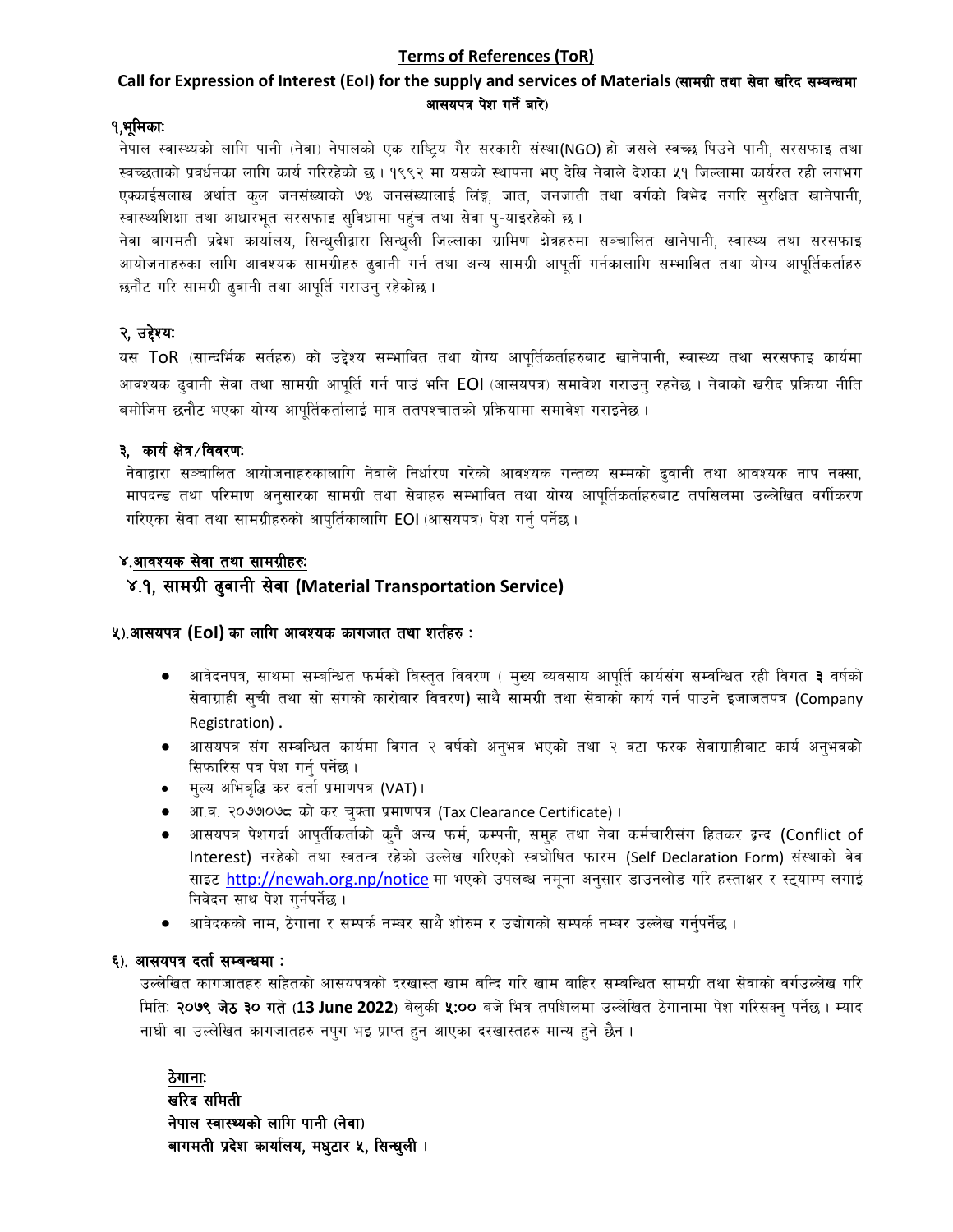<u>नोटः</u><br>कुनै पनि कारण तथा बिना पुर्व सुचना प्राप्त आसयपत्र स्वीकार गर्ने वा नगर्ने भन्ने अन्तिम निर्णय गर्ने अधिकार नेवा<br>खरिद समितीमा निहीत रहनेछ । (व्यक्तिगत अथवा फोन सम्पर्कलाई प्रोत्साहन गरिने छैन ) ।